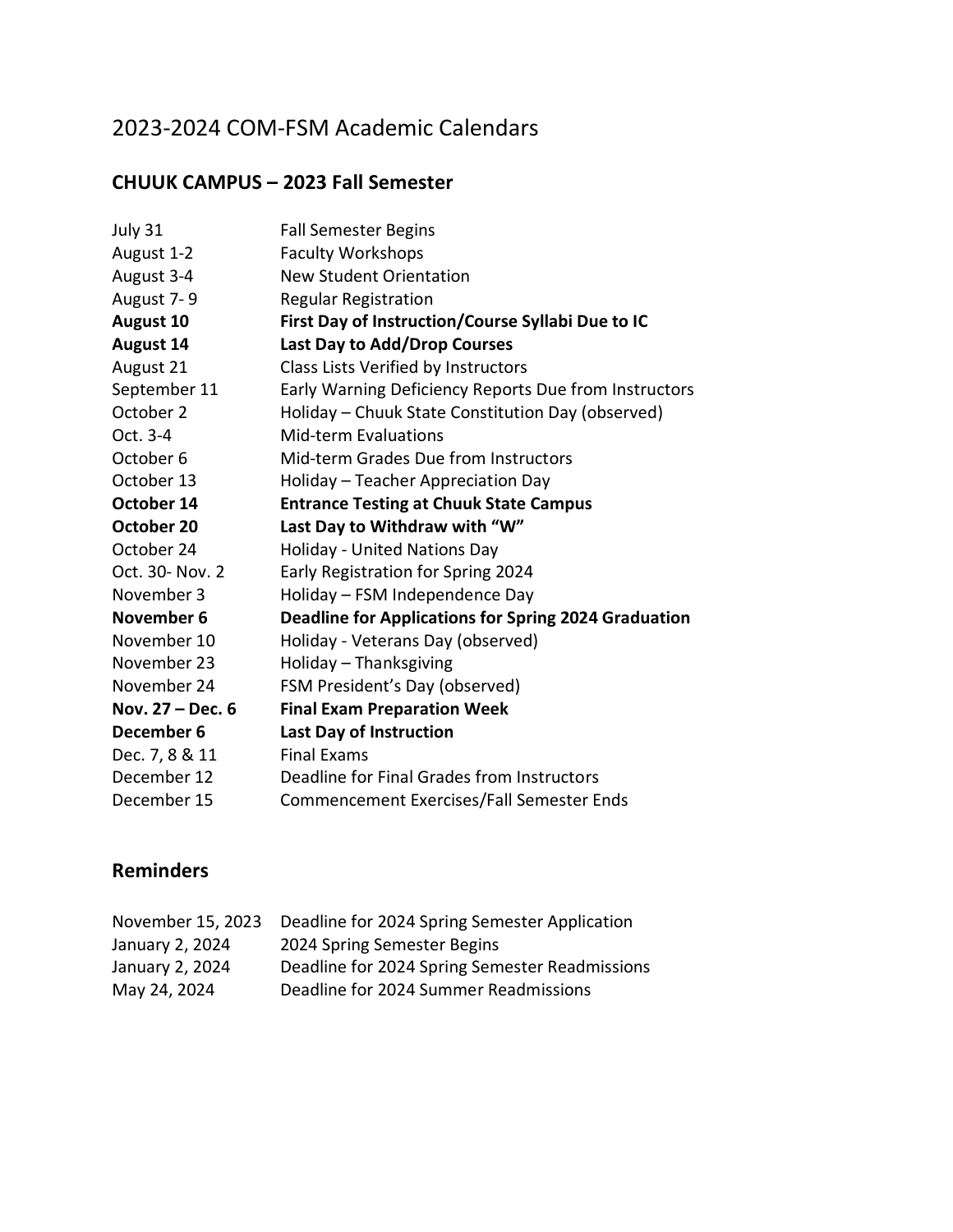## **CHUUK CAMPUS - 2024 Spring Semester**

| January 2          | Spring Semester Begins                                    |
|--------------------|-----------------------------------------------------------|
| January 2          | <b>Faculty Workshops</b>                                  |
| January 3-5        | Registration                                              |
| January 8          | First Day of Instruction/Course Syllabi Due to IC         |
| January 10         | Last Day to Add/Drop Courses                              |
| January 15         | Class Lists Verified by Instructors                       |
| January 29-Feb. 10 | <b>Entrance Testing at Chuuk High Schools</b>             |
| February 5         | Early Warning Deficiency Reports Due from Instructors     |
| Feb. 26-27         | Mid-term Evaluations                                      |
| March 1            | Mid-Term Grades Due from Instructors                      |
| March 15           | Last Day to Withdraw With "W"                             |
| *March 26          | Faculty Professional Development Day - no classes         |
| <b>March 27-29</b> | <b>Easter Recess for students</b>                         |
| March 29           | Holiday - Good Friday                                     |
| April 1            | <b>Founding Day</b>                                       |
| April 2            | Cultural Day Observed (March 31 holiday)                  |
| April 8-12         | Early Registration for Summer 2024                        |
| April 10           | <b>Deadline for Applications for Fall 2024 Graduation</b> |
| April 22-April 30  | <b>Final Exam Preparation Week</b>                        |
| May 1              | <b>Last Day of Instruction</b>                            |
| May 2,3, 6         | <b>Final Exams</b>                                        |
| May 07             | Deadline for Final Grades from Instructors                |
| May 10             | Holiday – FSM Constitution Day                            |
| May 13             | Commencement Exercises/Spring Semester Ends               |
|                    |                                                           |

#### **2024 Summer Session**

| May 30-31       | Registration                                         |
|-----------------|------------------------------------------------------|
| May 31          | <b>Faculty Summer Contracts Begin</b>                |
| May 31          | <b>Faculty Meeting</b>                               |
| June 3          | First Day of Instruction/Course Syllabi Due to IC    |
| June 4          | <b>Last Day to Add/Drop Courses</b>                  |
| June 6          | Class Lists Verified by Instructors                  |
| June 17         | Early Warning Deficiency Report Due from Instructors |
| June 24-25      | <b>Mid-term Evaluations</b>                          |
| June 27         | Mid-term Grades Due from Instructors                 |
| June 28         | Mid-term Break (no school)                           |
| <b>July 1-5</b> | Early Registration for Fall 2024                     |
| July 5          | Last Day to Withdraw with "W"                        |
| July 15         | <b>Last Day of Instructions</b>                      |
| July 16-17      | <b>Final Exams</b>                                   |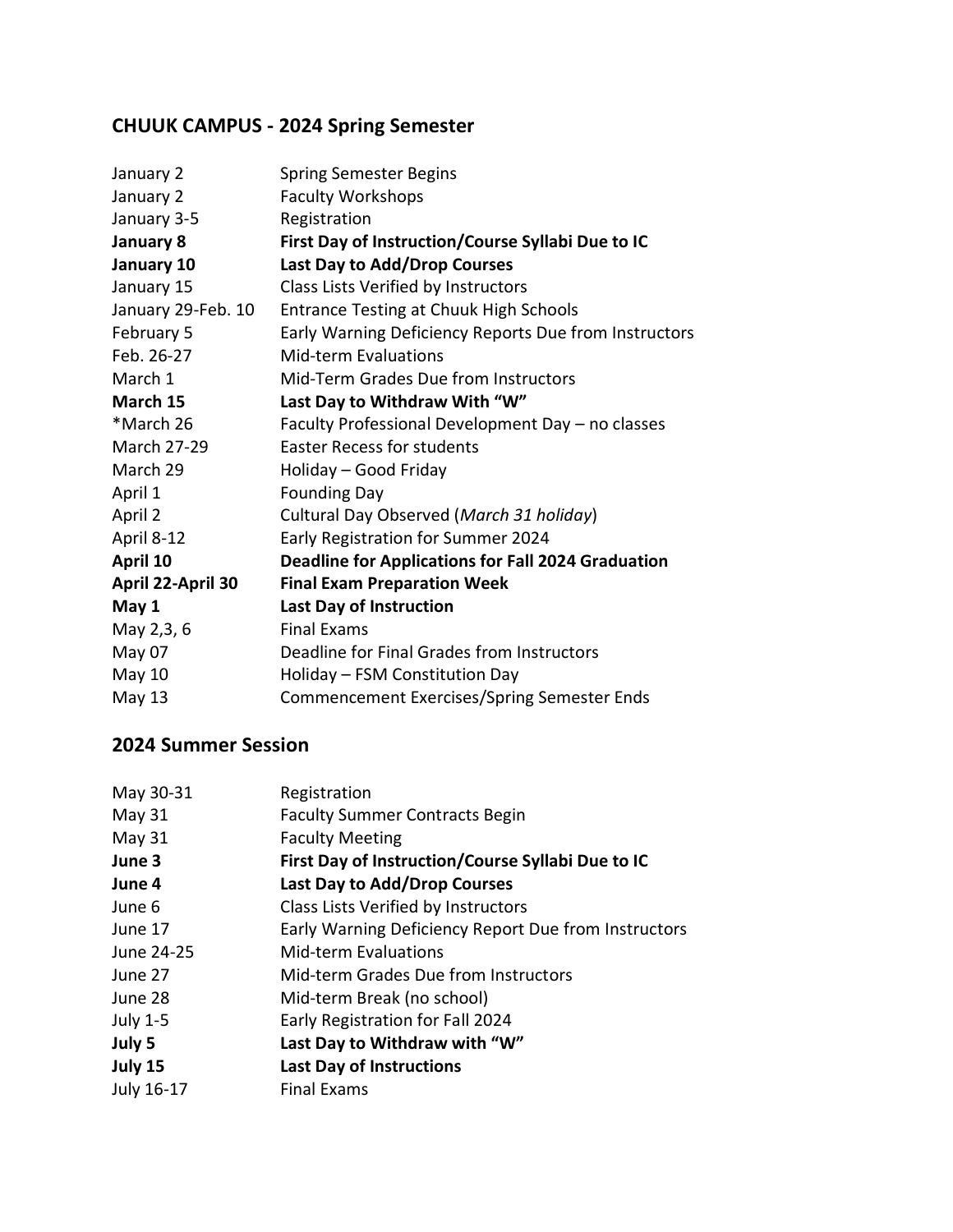#### July 18 Deadline for final grades from instructors **August 5 FALL 2024 BEGINS KOSRAE CAMPUS - 2023 Fall Semester**

| July 31            | <b>Fall Semester Begins</b>                                 |
|--------------------|-------------------------------------------------------------|
| August 1           | <b>Faculty Meetings</b>                                     |
| August 2,3,4       | <b>New Student Orientation</b>                              |
| August 7-8         | <b>Faculty Workshops</b>                                    |
| August 9-11        | <b>Regular Registration</b>                                 |
| <b>August 14</b>   | First Day of Instruction/Course Syllabi Due to IC           |
| August 16          | Last Day to Add/Drop Courses                                |
| August 18          | Class Lists Verified by Instructors                         |
| August 21          | Holiday - Gospel Day                                        |
| September 8        | Holiday - Kosrae Liberation Day                             |
| September 12       | Early Warning Deficiency Reports Due from Instructors       |
| Oct. 2-3           | <b>Mid-term Evaluations</b>                                 |
| October 6          | Mid-term Grades Due from Instructors                        |
| October 13         | <b>Entrance Testing at Kosrae State Campus</b>              |
| October 20         | Last Day to Withdraw with "W"                               |
| October 24         | Holiday - United Nations Day                                |
| Oct. 30- Nov. 2    | Early Registration for Spring 2024                          |
| November 3         | Holiday - FSM Independence Day                              |
| November 6         | <b>Deadline for Applications for Spring 2024 Graduation</b> |
| November 10        | Holiday - Veterans Day (observed)                           |
| November 23        | Holiday - Thanksgiving & FSM President's Day                |
| Nov. $27 - Dec. 6$ | <b>Final Exam Preparation Week</b>                          |
| December 6         | <b>Last Day of Instruction</b>                              |
| Dec. 7, 8 & 11     | <b>Final Exams</b>                                          |
| December 12        | Deadline for Final Grades from Instructors                  |
| December 15        | <b>Fall Semester Ends</b>                                   |
|                    |                                                             |

| November 15, 2023 | Deadline for 2024 Spring Semester Application  |
|-------------------|------------------------------------------------|
| January 2, 2024   | 2024 Spring Semester Begins                    |
| January 2, 2024   | Deadline for 2024 Spring Semester Readmissions |
| May 24, 2024      | Deadline for 2024 Summer Readmissions          |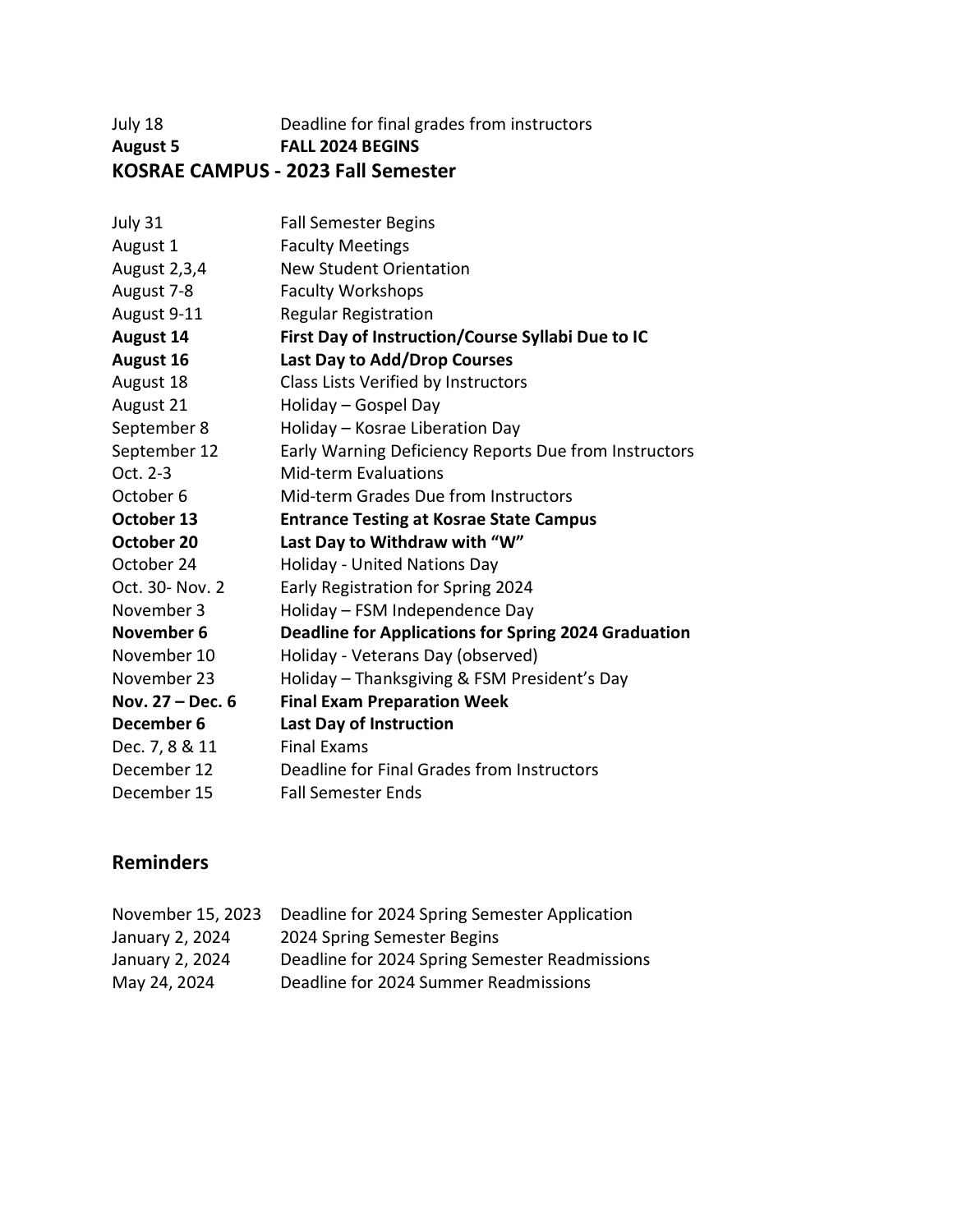## **KOSRAE CAMPUS - 2024 Spring Semester**

| January 2                  | <b>Spring Semester Begins</b>                             |
|----------------------------|-----------------------------------------------------------|
| January 2                  | <b>Faculty Workshops</b>                                  |
| January 3-5                | Registration                                              |
| January 8                  | First Day of Instruction/Course Syllabi Due to IC         |
| January 10                 | Last Day to Add/Drop Courses                              |
| January 11                 | Kosrae Constitution Day - Holiday                         |
| January 15                 | Class Lists Verified by Instructors                       |
| January 29-Feb. 10         | <b>Entrance Testing at Kosrae High Schools</b>            |
| February 5                 | Early Warning Deficiency Reports Due from Instructors     |
| Feb. 26-27                 | <b>Mid-term Evaluations</b>                               |
| March 1                    | Mid-Term Grades Due from Instructors                      |
| March 15                   | Last Day to Withdraw With "W"                             |
| *March 26                  | Faculty Professional Development Day - no classes         |
| <b>March 27-29</b>         | <b>Easter Recess for students</b>                         |
| March 29                   | Holiday - Good Friday                                     |
| April 1                    | <b>Founding Day</b>                                       |
| April 2                    | Cultural Day Observed (March 31 holiday)                  |
| April 8-12                 | Early Registration for Summer 2024                        |
| April 10                   | <b>Deadline for Applications for Fall 2024 Graduation</b> |
| April 22-April 30          | <b>Final Exam Preparation Week</b>                        |
| May 2                      | Last Day of Instruction                                   |
| May 3, 6,7                 | <b>Final Exams</b>                                        |
| May 09                     | Deadline for Final Grades from Instructors                |
| <b>May 10</b>              | Holiday - FSM Constitution Day                            |
| May 13                     | Kosrae Campus Incentive Award Day                         |
| May 14                     | Commencement Exercises/Spring Semester Ends               |
| <b>2024 Summer Session</b> |                                                           |
| May 30-31                  | Registration                                              |
| May 31                     | <b>Faculty Summer Contracts Begin</b>                     |
| May 31                     | <b>Faculty Meeting</b>                                    |
| June 3                     | First Day of Instruction/Course Syllabi Due to IC         |
| June 4                     | Last Day to Add/Drop Courses                              |
| June 6                     | Class Lists Verified by Instructors                       |
| June 17                    | Early Warning Deficiency Report Due from Instructors      |
| June 24-25                 | <b>Mid-term Evaluations</b>                               |
| June 27                    | Mid-term Grades Due from Instructors                      |
| June 28                    | Mid-term Break (no school)                                |
| <b>July 1-5</b>            | Early Registration for Fall 2024                          |
| July 5                     | Last Day to Withdraw with "W"                             |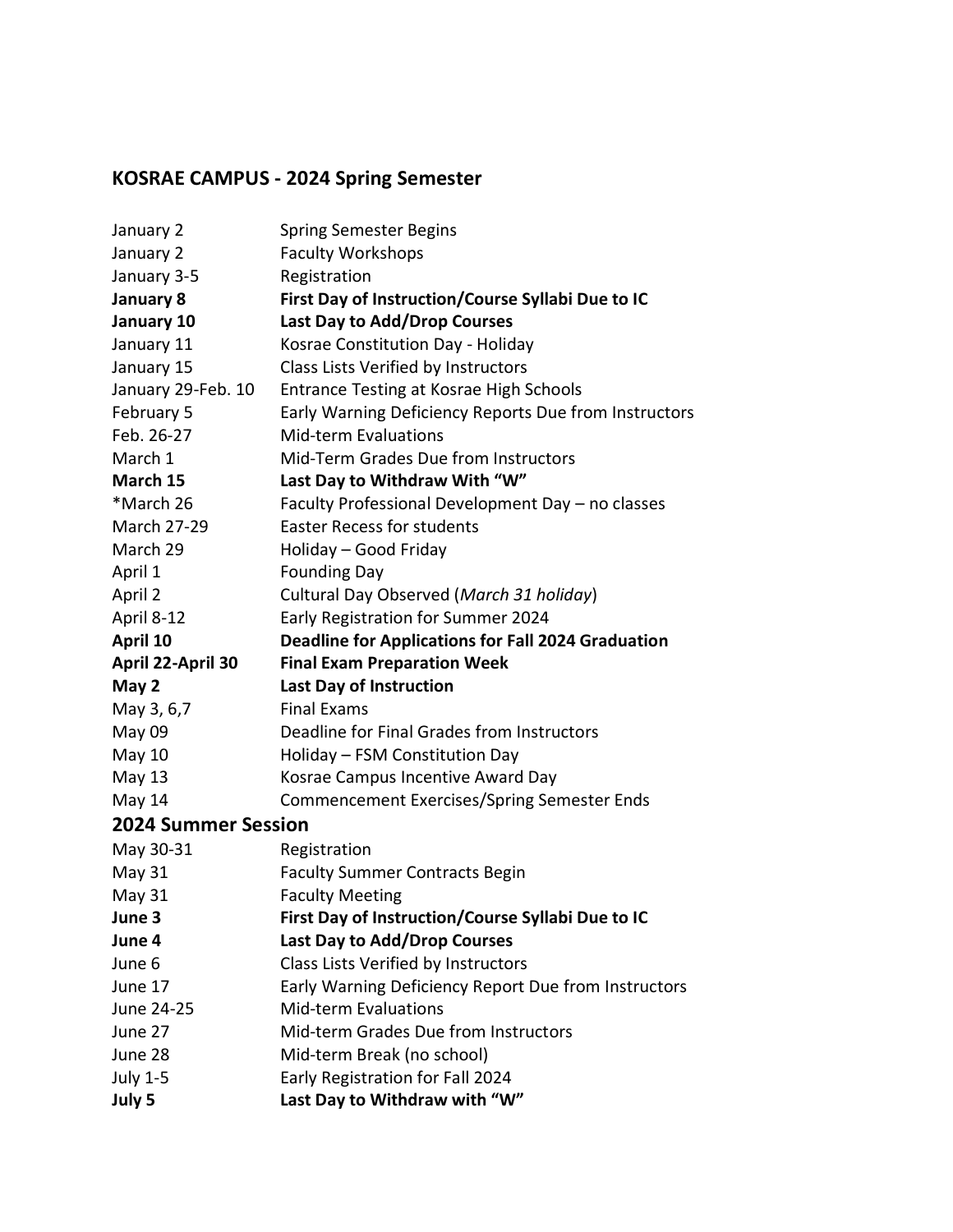**July 15 Last Day of Instructions** July 16-17 Final Exams July 18 Deadline for Final Grades from Instructors **August 5 FALL 2024 BEGINS NATIONAL & CAREER & TECHNICAL EDCUATION CENTER (CTEC)- 2023 Fall Semester**

| July 31            | <b>Fall Semester Begins</b>                                 |
|--------------------|-------------------------------------------------------------|
| August 1-2         | <b>Faculty Meetings</b>                                     |
| August 3-4         | <b>New Student Orientation</b>                              |
| August 7-8         | <b>Faculty Workshops</b>                                    |
| August 9-11        | <b>Regular Registration</b>                                 |
| <b>August 14</b>   | First Day of Instruction/Course Syllabi Due to IC           |
| August 16          | <b>Last Day to Add/Drop Courses</b>                         |
| August 21          | Class Lists Verified by Instructors                         |
| September 11       | Holiday - Pohnpei Liberation Day                            |
| September 12       | Early Warning Deficiency Reports Due from Instructors       |
| Oct. 2-3           | <b>Mid-term Evaluations</b>                                 |
| October 6          | Mid-term Grades Due from Instructors                        |
| October 14         | <b>Entrance Testing at CTEC</b>                             |
| October 20         | Last Day to Withdraw with "W"                               |
| October 24         | Holiday - United Nations Day                                |
| Oct. 30- Nov. 2    | Early Registration for Spring 2024                          |
| November 3         | Holiday - FSM Independence Day                              |
| November 6         | <b>Deadline for Applications for Spring 2024 Graduation</b> |
| November 10        | Holiday - Veterans Day (observed)                           |
| November 23        | Holiday - FSM President's Day                               |
| Nov. $27 - Dec. 6$ | <b>Final Exam Preparation Week</b>                          |
| December 6         | <b>Last Day of Instruction</b>                              |
| Dec. 7, 8 & 11     | <b>Final Exams</b>                                          |
| December 12        | Deadline for Final Grades from Instructors                  |
| December 15        | Commencement Exercises/Fall Semester Ends                   |

|                 | November 15, 2023 Deadline for 2024 Spring Semester Application |
|-----------------|-----------------------------------------------------------------|
| January 2, 2024 | 2024 Spring Semester Begins                                     |
| January 2, 2024 | Deadline for 2024 Spring Semester Readmissions                  |
| May 24, 2024    | Deadline for 2024 Summer Readmissions                           |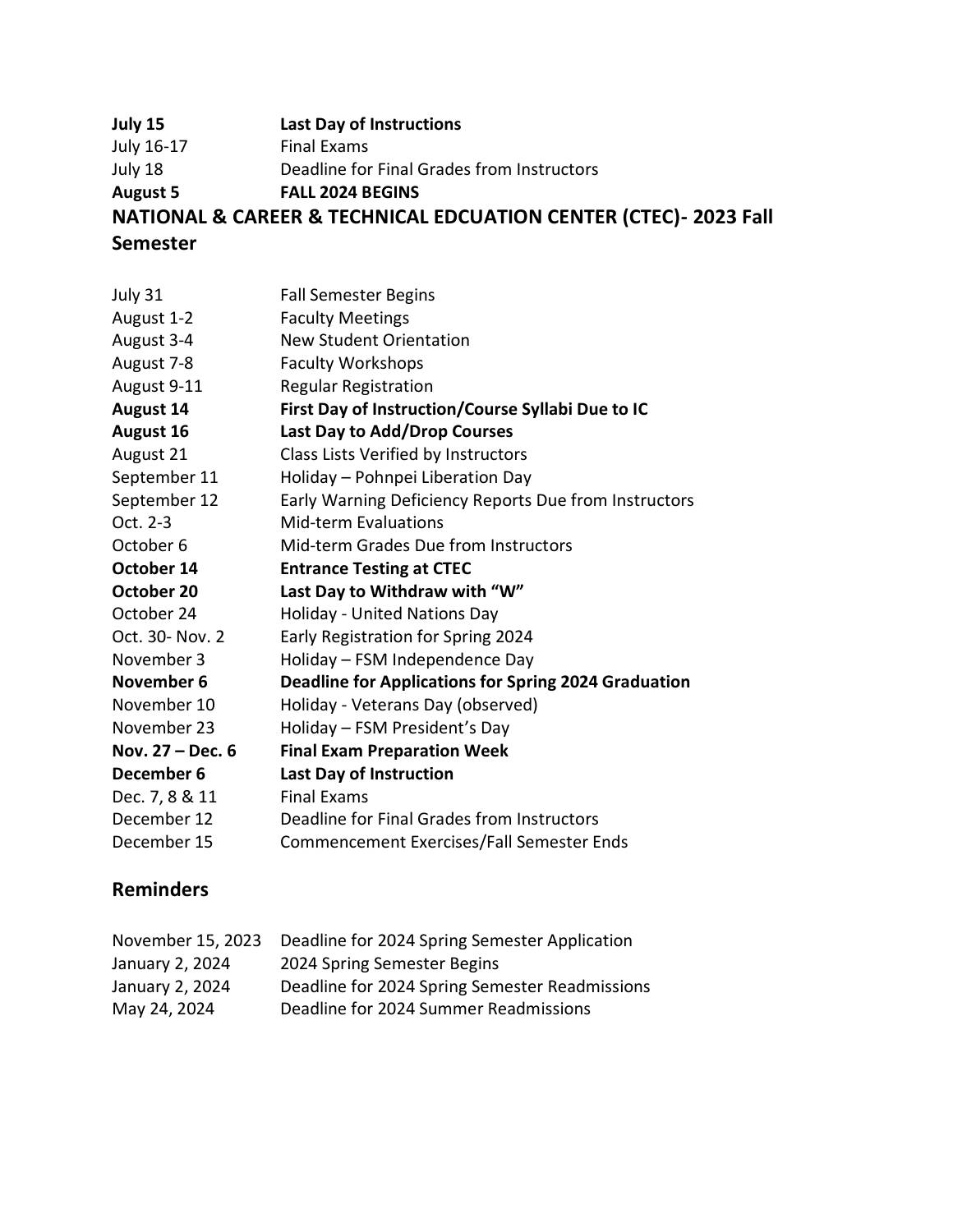## **NATIONAL & CAREER & TECHNICAL EDUCATION CENTER (CTEC)- 2024 Spring**

| <b>Spring Semester Begins</b>                             |
|-----------------------------------------------------------|
| <b>Faculty Workshops</b>                                  |
| Registration                                              |
| First Day of Instruction/Course Syllabi Due to IC         |
| Last Day to Add/Drop Courses                              |
| Class Lists Verified by Instructors                       |
| Entrance Testing at CTEC / Pohnpei High Schools           |
| Early Warning Deficiency Reports Due from Instructors     |
| <b>Mid-term Evaluations</b>                               |
| Mid-Term Grades Due from Instructors                      |
| Holiday - International Women's Day                       |
| Last Day to Withdraw With "W"                             |
| Faculty Professional Development Day - no classes         |
| <b>Easter Recess for students</b>                         |
| Holiday - Good Friday                                     |
| <b>Founding Day</b>                                       |
| Cultural Day Observed (March 31 holiday)                  |
| Early Registration for Summer 2024                        |
| <b>Deadline for Applications for Fall 2024 Graduation</b> |
| <b>Final Exam Preparation Week</b>                        |
| <b>Last Day of Instruction</b>                            |
| <b>Final Exams</b>                                        |
| Deadline for Final Grades from Instructors                |
| Holiday - FSM Constitution Day                            |
| Commencement Exercises/Spring Semester Ends               |
|                                                           |

### **2024 Summer Session**

| May 30-31  | Registration                                         |
|------------|------------------------------------------------------|
| May 31     | <b>Faculty Summer Contracts Begin</b>                |
| May 31     | <b>Faculty Meeting</b>                               |
| June 3     | First Day of Instruction/Course Syllabi Due to IC    |
| June 4     | Last Day to Add/Drop Courses                         |
| June 6     | Class Lists Verified by Instructors                  |
| June 17    | Early Warning Deficiency Report Due from Instructors |
| June 24-25 | <b>Mid-term Evaluations</b>                          |
| June 27    | Mid-term Grades Due from Instructors                 |
| June 28    | Mid-term Break (no school)                           |
|            |                                                      |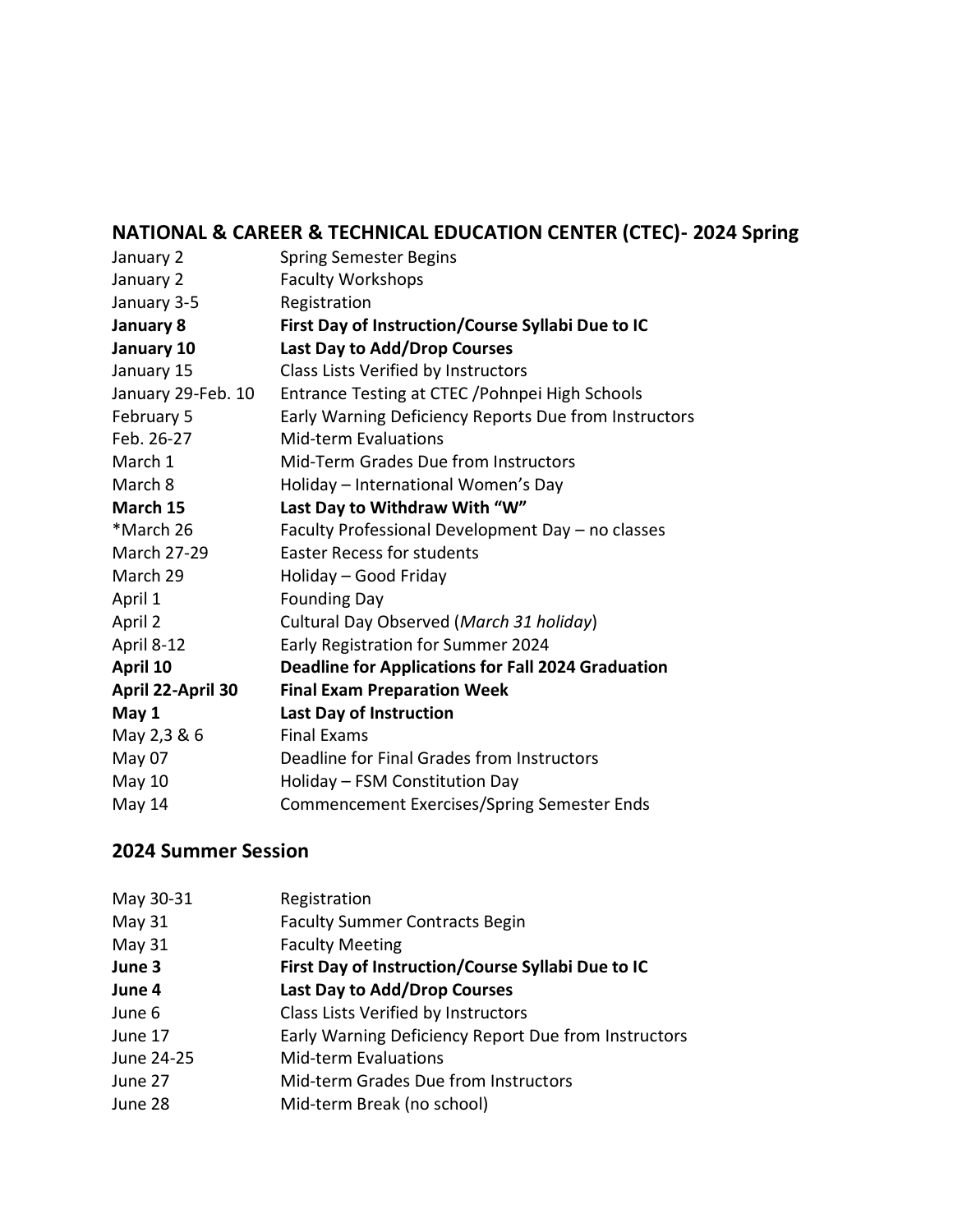| July 1-5        | Early Registration for Fall 2024           |
|-----------------|--------------------------------------------|
| July 5          | Last Day to Withdraw with "W"              |
| July 15         | <b>Last Day of Instructions</b>            |
| July 16-17      | <b>Final Exams</b>                         |
| July 18         | Deadline for final grades from Instructors |
| <b>August 5</b> | <b>FALL 2024 BEGINS</b>                    |

#### **YAP CAMPUS - 2023 Fall Semester**

| July 31          | <b>Fall Semester Begins</b>                                 |
|------------------|-------------------------------------------------------------|
| August 1-2       | <b>Faculty Meetings</b>                                     |
| August 3-4       | <b>New Student Orientation</b>                              |
| August 7-8       | <b>Faculty Workshops</b>                                    |
| August 9-11      | <b>Regular Registration</b>                                 |
| <b>August 14</b> | First Day of Instruction/Course Syllabi Due to IC           |
| <b>August 16</b> | Last Day to Add/Drop Courses                                |
| August 21        | Class Lists Verified by Instructors                         |
| September 11     | Early Warning Deficiency Reports Due from Instructors       |
| Oct. 2-3         | <b>Mid-term Evaluations</b>                                 |
| October 6        | Mid-term Grades Due from Instructors                        |
| October 16       | <b>Entrance Testing at Yap State Campus</b>                 |
| October 20       | Last Day to Withdraw with "W"                               |
| October 23       | Holiday - United Nations Day                                |
| Oct. 30- Nov. 2  | Early Registration for Spring 2024                          |
| November 3       | Holiday - FSM Independence Day                              |
| November 6       | <b>Deadline for Applications for Spring 2024 Graduation</b> |
| November 10      | Holiday - Veterans Day (observed)                           |
| November 24      | Holiday - FSM President's Day (observed)                    |
| Nov. 30 - Dec. 6 | <b>Final Exam Preparation Week</b>                          |
| December 6       | <b>Last Day of Instruction</b>                              |
| Dec. 7,8, & 11   | <b>Final Exams</b>                                          |
| December 13      | Deadline for Final Grades from Instructors                  |
| December 18      | Commencement Exercises/Fall Semester Ends                   |
| December 25      | Holiday - Yap State Constitution Day                        |
| December 26      | Holiday - Christmas Day                                     |

| November 15, 2023 | Deadline for 2024 Spring Semester Application  |
|-------------------|------------------------------------------------|
| January 2, 2024   | 2024 Spring Semester Begins                    |
| January 2, 2024   | Deadline for 2024 Spring Semester Readmissions |
| May 24, 2024      | Deadline for 2024 Summer Readmissions          |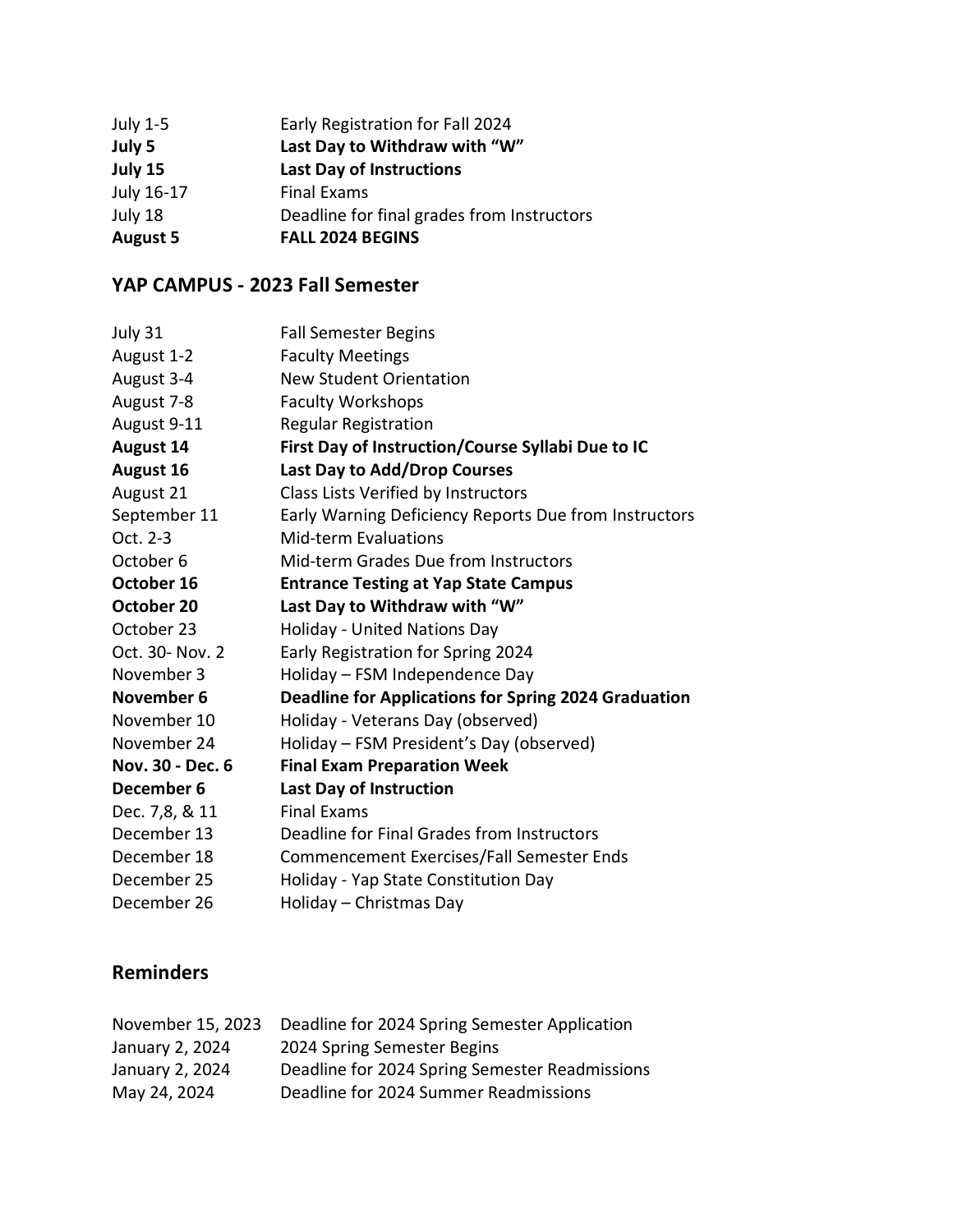## **YAP CAMPUS - 2024 Spring Semester**

| January 2         | <b>Spring Semester Begins</b>                             |
|-------------------|-----------------------------------------------------------|
| January 2         | <b>Faculty Workshops</b>                                  |
| January 3-5       | Registration                                              |
| January 8         | First Day of Instruction/Course Syllabi Due to IC         |
| January 10        | Last Day to Add/Drop Courses                              |
| January 15        | Class Lists Verified by Instructors                       |
| January 29-Feb. 2 | <b>Entrance Testing at Yap High Schools</b>               |
| February 5        | Early Warning Deficiency Reports Due from Instructors     |
| Feb. 26-27        | <b>Mid-term Evaluations</b>                               |
| Feb. 29           | Mid-Term Grades Due from Instructors                      |
| Feb. 29 - March 1 | Yap Days - Holiday                                        |
| March 15          | Last Day to Withdraw With "W"                             |
| *March 27         | Faculty Professional Development Day - no classes         |
| March 27-29       | <b>Easter Recess for students</b>                         |
| March 29          | Holiday - Good Friday                                     |
| April 1           | <b>Founding Day</b>                                       |
| April 2           | Cultural Day Observed (March 31 holiday)                  |
| April 8-12        | Early Registration for Summer 2024                        |
| April 10          | <b>Deadline for Applications for Fall 2024 Graduation</b> |
| April 22-April 30 | <b>Final Exam Preparation Week</b>                        |
| May 1             | <b>Last Day of Instruction</b>                            |
| May 2, 3, & 6     | <b>Final Exams</b>                                        |
| May 8             | Deadline for Final Grades from Instructors                |
| May 10            | Holiday - FSM Constitution Day                            |
| May 14            | <b>Commencement Exercises/Spring Semester Ends</b>        |
|                   |                                                           |

#### **2024 Summer Session**

| May 30-31       | Registration                                         |
|-----------------|------------------------------------------------------|
| May $31$        | <b>Faculty Summer Contracts Begin</b>                |
| May $31$        | <b>Faculty Meeting</b>                               |
| June 3          | First Day of Instruction/Course Syllabi Due to IC    |
| June 4          | Last Day to Add/Drop Courses                         |
| June 6          | Class Lists Verified by Instructors                  |
| June 17         | Early Warning Deficiency Report Due from Instructors |
| June 24-25      | Mid-term Evaluations                                 |
| June 27         | Mid-term Grades Due from Instructors                 |
| June 28         | Mid-term Break (no school)                           |
| <b>July 1-5</b> | Early Registration for Fall 2024                     |
| July 5          | Last Day to Withdraw with "W"                        |
| July 15         | <b>Last Day of Instructions</b>                      |